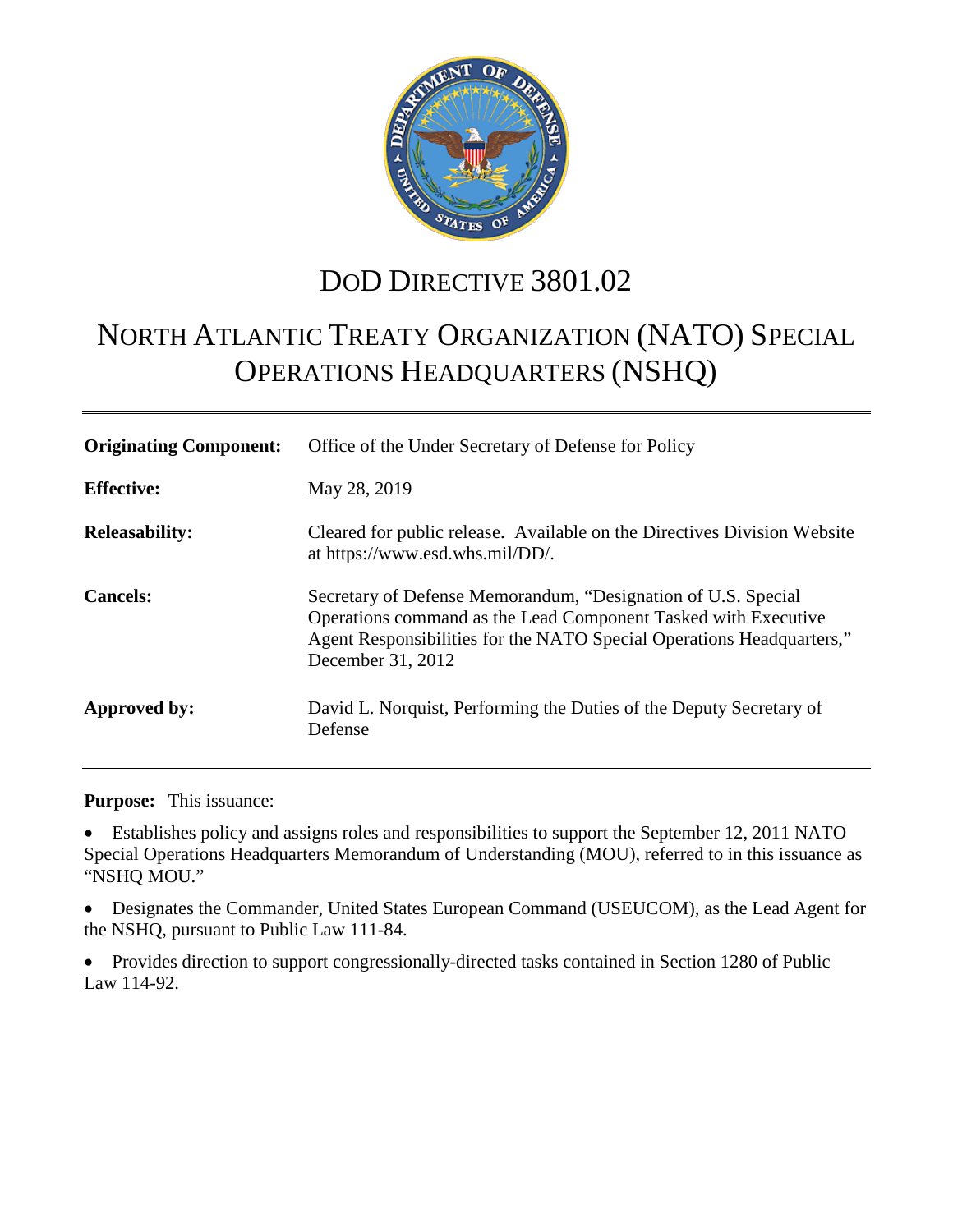## **TABLE OF CONTENTS**

| 2.2. Assistant Secretary of Defense for Special Operations and Low-Intensity Conflict 4 |  |
|-----------------------------------------------------------------------------------------|--|
|                                                                                         |  |
|                                                                                         |  |
|                                                                                         |  |
|                                                                                         |  |
|                                                                                         |  |
|                                                                                         |  |
|                                                                                         |  |
|                                                                                         |  |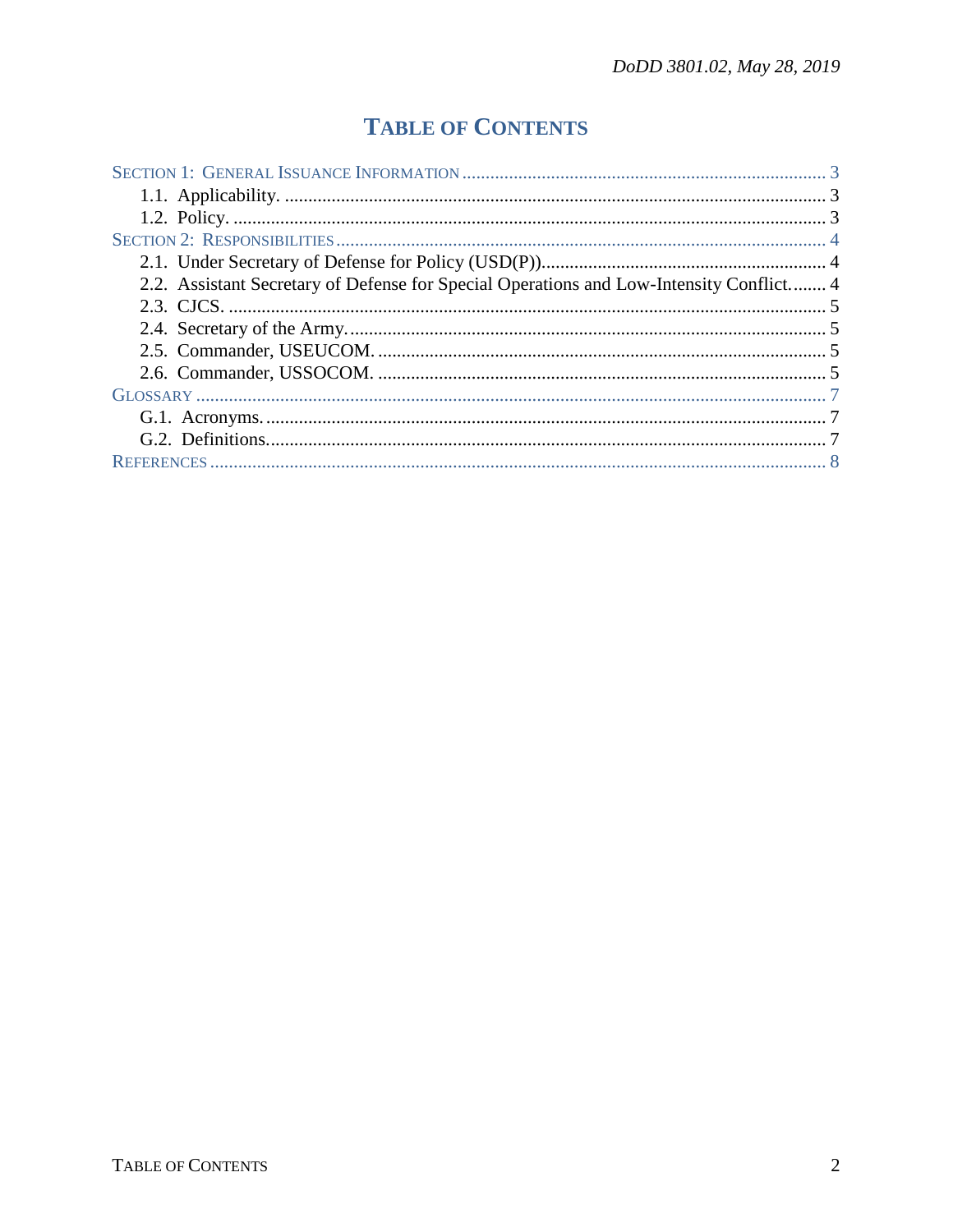### **SECTION 1: GENERAL ISSUANCE INFORMATION**

#### <span id="page-2-1"></span><span id="page-2-0"></span>**1.1. APPLICABILITY.** This issuance applies to:

a. OSD, the Military Departments, the Office of the Chairman of the Joint Chiefs of Staff (CJCS) and the Joint Staff, the Combatant Commands, the Office of the Inspector General of the Department of Defense, the Defense Agencies, the DoD Field Activities, and all other organizational entities within the DoD (referred to collectively in this issuance as the "DoD Components").

b. U.S. Government personnel acting under U.S. national authorities as Framework Nation representatives in accordance with the NSHQ MOU.

<span id="page-2-2"></span>**1.2. POLICY.** It is DoD policy that:

a. The DoD will plan and support the ability of NATO, NATO allies, and NATO partners to conduct multinational expeditionary and irregular warfare operations with proficiency equivalent to deterrence and defense operations.

b. United States special operations forces available to NATO and under the direction and control of the Supreme Allied Commander, Europe, will be prepared to execute operations, missions, activities, and tasks under NATO's graduated, standing, and operations plans.

c. DoD Components will support the interoperability and capability of allied and partner special operations forces to execute NATO, coalition, or bilateral operations that require the unique capabilities of special operations forces.

d. Pursuant to decisions taken by the North Atlantic Council, NSHQ is a NATO military body with international status.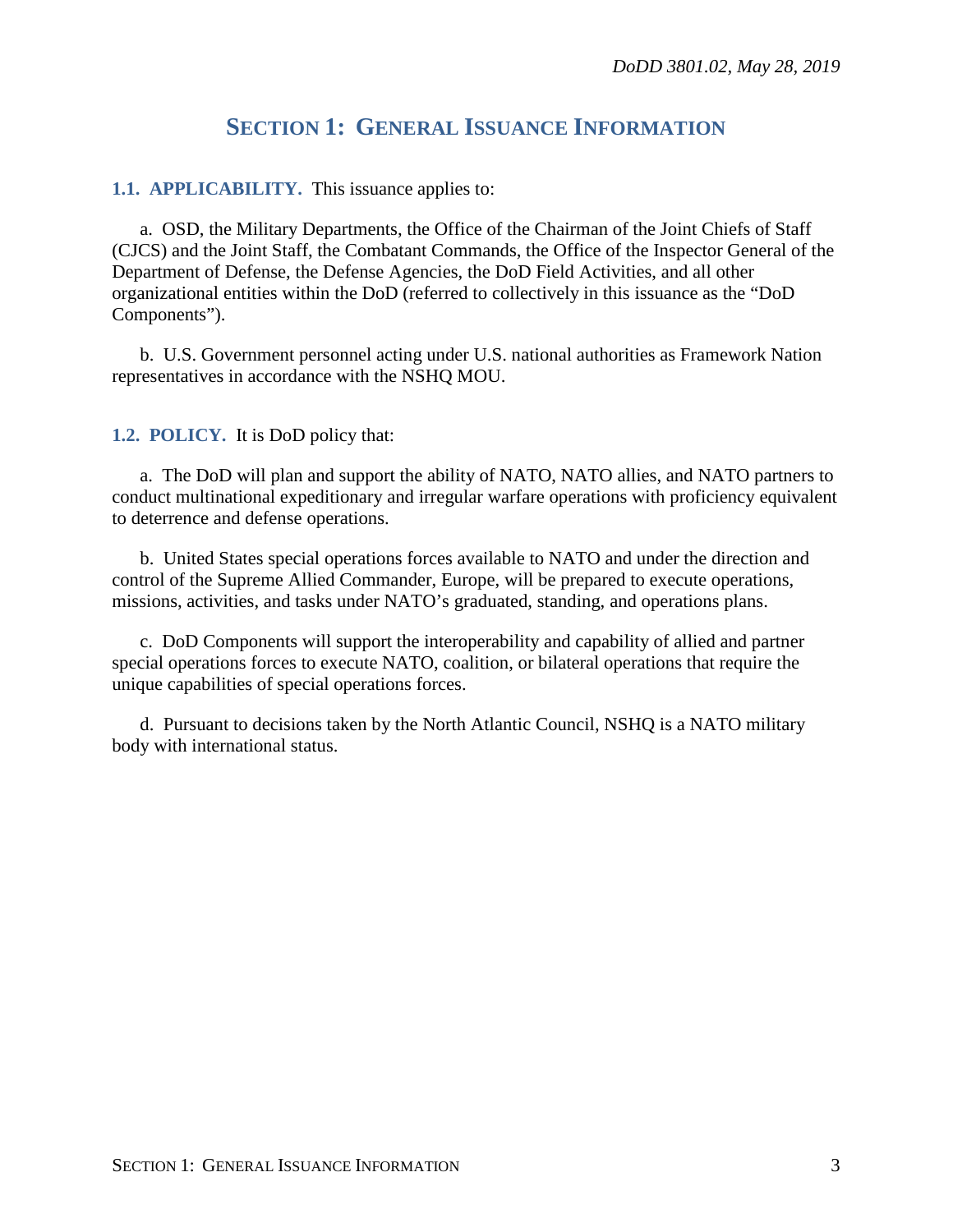## **SECTION 2: RESPONSIBILITIES**

<span id="page-3-1"></span><span id="page-3-0"></span>**2.1. UNDER SECRETARY OF DEFENSE FOR POLICY (USD(P)).** The USD(P) is the Principal Staff Assistant and advisor to the Secretary of Defense on matters relating to international security policy, special operations, and irregular warfare, in accordance with DoD Directive 5111.1. The USD(P) will:

a. Develop and provide oversight to the execution of NATO policy.

b. Recommend to the Secretary of Defense priorities for policy, concepts, analysis, capabilities, and investment strategies relevant to allied and partner special operations forces.

c. Provide and maintain strategic security cooperation policy and guidance for allied and partner special operations forces.

<span id="page-3-2"></span>**2.2. ASSISTANT SECRETARY OF DEFENSE FOR SPECIAL OPERATIONS AND LOW-INTENSITY CONFLICT.** Under the authority, direction, and control of the USD(P) and in coordination with the Assistant Secretary of Defense for International Security Affairs, as appropriate, the Assistant Secretary of Defense for Special Operations and Low-Intensity Conflict will:

a. Develop and oversee strategies, policies, plans, and programs that enable the global execution of U.S., NATO, and coalition forces' special operations, irregular warfare, and counterterrorism capabilities.

b. Oversee Framework Nation functions of the NSHQ.

(1) In coordination with the Assistant Secretary of Defense for Legislative Affairs, serve as the advocate and interlocutor for NSHQ with Congress. Prepare all necessary and required reports detailing U.S. Framework Nation support, including support by all DoD Components, to the NSHQ.

(2) Develop strategic plans and guidance to ensure coordination of NATO policy as it pertains to counterterrorism or the fight against terrorism, and resources available to NSHQ.

(3) Serve as the OSD advocate for NATO and European special operations requirements and capabilities that require U.S. support, to include ensuring the coordination of planning constructs and assumptions that require the use of U.S., allied, and partner special operations forces.

(4) Develop policy and issue guidance for matters related to the implementation of this issuance.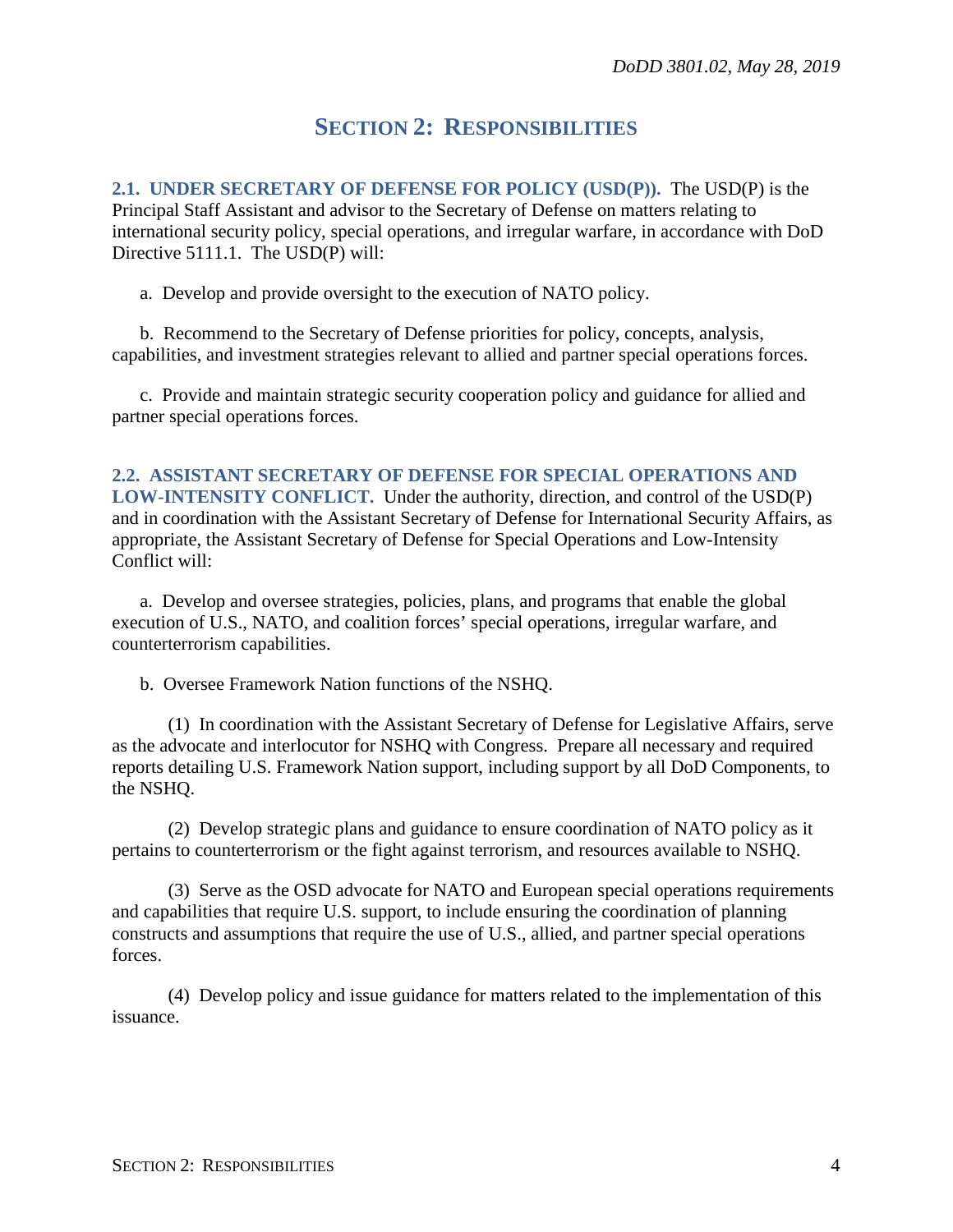<span id="page-4-0"></span>**2.3. CJCS.** The CJCS will:

a. Provide military advice to the Secretary of Defense on issues pertaining to allied and partner special operations, as appropriate.

b. Coordinate with the Military Service Chiefs and Combatant Commanders regarding NSHQ issues and support, as appropriate.

#### <span id="page-4-1"></span>**2.4. SECRETARY OF THE ARMY.** The Secretary of the Army will:

a. Prepare, submit, and execute annual budgets and program justifications for congressional appropriations to support the NSHQ as the designated Administrative Agent, in accordance with Chapter 9 in Volume 11a of DoD 7000.14-R.

b. In accordance with the NSHQ MOU, on closure of the NSHQ or termination of the MOU, receive and dispose, as required, non-cost shared Framework Nation property.

c. Provide, as appropriate, personnel support to U.S. Army civilians assigned to the NSHQ.

<span id="page-4-2"></span>**2.5. COMMANDER, USEUCOM.** The Commander, USEUCOM will:

a. Serve as Lead Agent tasked with executive agent responsibilities for the NSHQ, pursuant to Public Law 111-84.

b. As Lead Agent, USEUCOM:

(1) Designate a chair for the NSHQ Senior Policy and Resources Committee, consistent with the NSHQ MOU and CJCS Instruction 1600.01.

(2) Serve as the U.S. representative at NSHQ Senior Policy and Resources Committee meetings.

(3) Negotiate, conclude, and sign amendments or changes to existing MOUs and technical arrangements, as authorized by the USD(P).

(4) Review and validate force structure requirements for U.S. support to the NSHQ, in coordination with the Commander, United States Special Operations Command (USSOCOM), as appropriate.

<span id="page-4-3"></span>**2.6. COMMANDER, USSOCOM.** The Commander, USSOCOM will:

a. Advocate and provide military advice on capabilities that support allied and partner interoperability with U.S. forces for those areas that fall within USSOCOM responsibilities under Section 167 of Title 10, United States Code.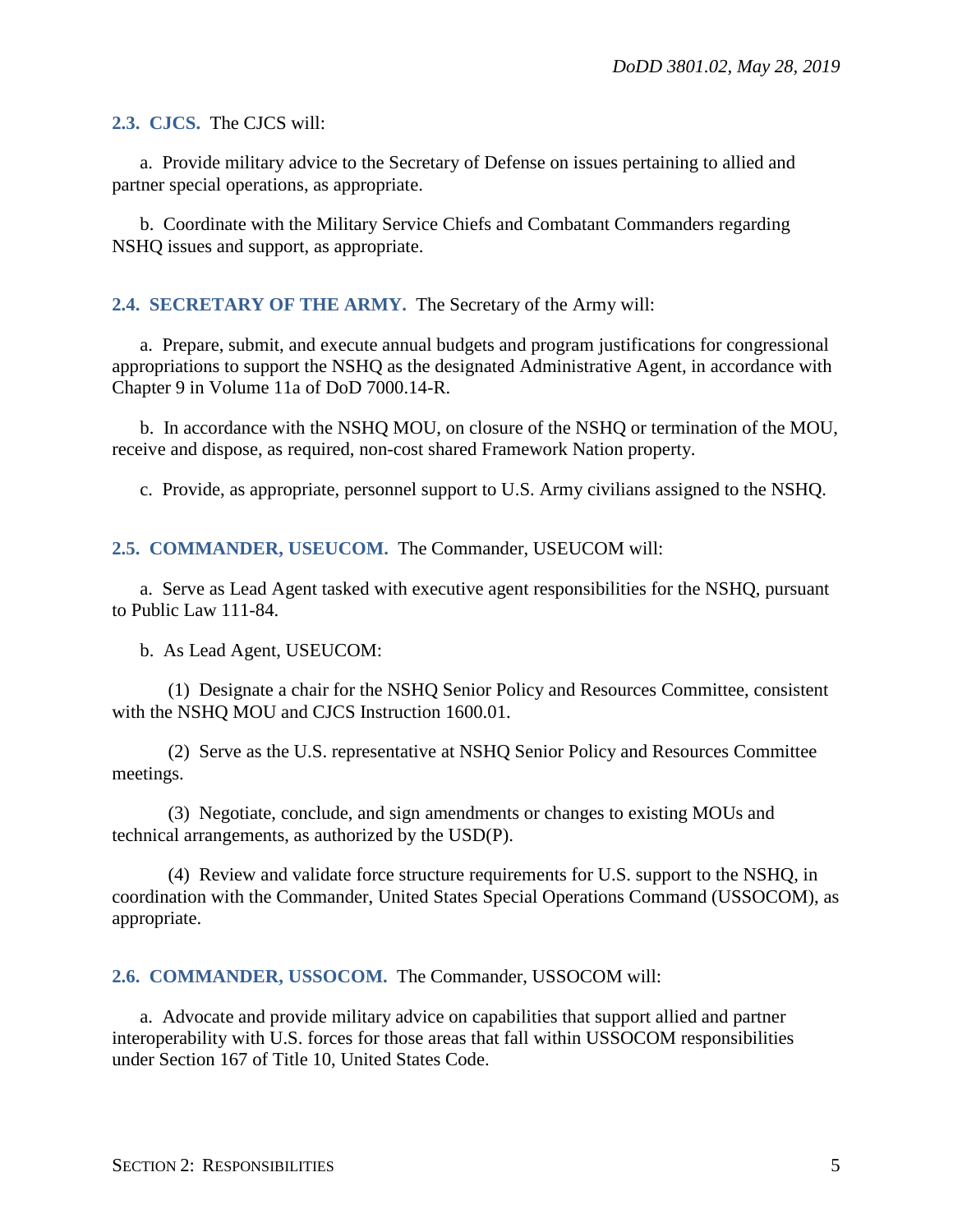(1) Establish the appropriate links with the NSHQ to provide doctrine, training, and equipment standards in support of special operations, irregular warfare, and security force assistance capabilities.

(2) Maintain mechanisms to share special operations, irregular warfare, and security force assistance best practices and lessons learned with the NSHQ.

(3) Promote policies and procedures for materiel interoperability and standardization for special operations equipment.

(4) Validate NSHQ's special operations requirements to ensure interoperability of equipment and forces.

(5) Through appropriate mechanisms, support NSHQ with releasable tactics, techniques, and training standards for special operations forces.

(6) Review and validate the force structure requirements for U.S. support to the NSHQ in support of the Commander, USEUCOM.

b. Coordinate with the Commander, USEUCOM, on manpower and assignment of U.S. special operations military personnel to the NSHQ.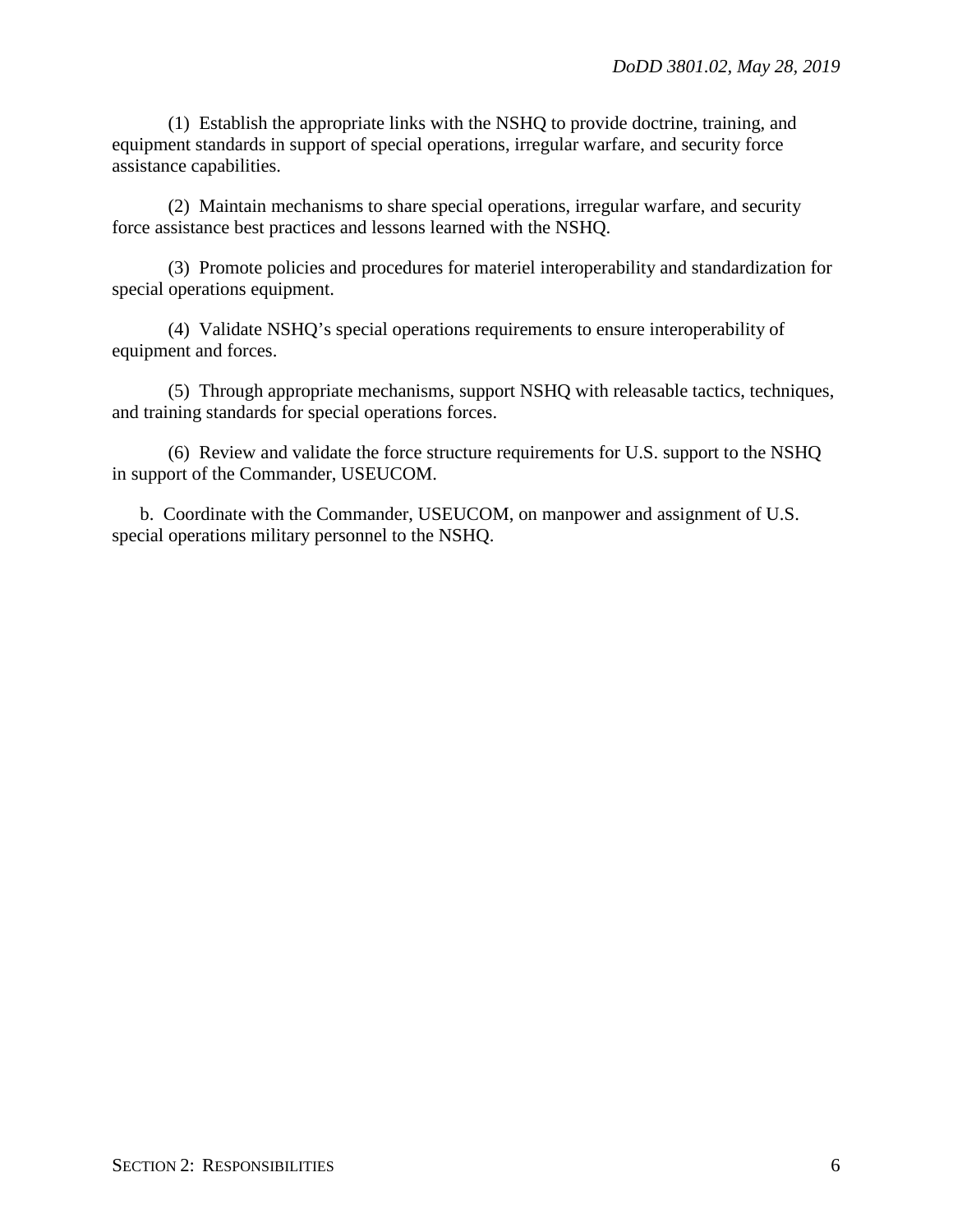## **GLOSSARY**

#### <span id="page-6-1"></span><span id="page-6-0"></span>**G.1. ACRONYMS.**

| <b>CJCS</b>    | Chairman of the Joint Chiefs of Staff           |
|----------------|-------------------------------------------------|
| <b>MOU</b>     | memorandum of understanding                     |
| <b>NATO</b>    | North Atlantic Treaty Organization              |
| <b>NSHO</b>    | <b>NATO Special Operations Headquarters</b>     |
| USD(P)         | Under Secretary of Defense for Policy           |
| <b>USEUCOM</b> | <b>United States European Command</b>           |
| <b>USSOCOM</b> | <b>United States Special Operations Command</b> |

#### <span id="page-6-2"></span>**G.2. DEFINITIONS.**

**Framework Nation.** For the purpose of this issuance, the Framework Nation:

 Refers to a participant in a MOU organization responsible for arranging certain support as required in the agreed MOU.

 Provides funds for the permanent establishment of the NSHQ, as defined by the MOU, facilitates implementation for the initial manning, funding, and support of the NSHQ, and provides a chairman and secretary for meetings of the Senior Policy and Resources Committee.

 Provides funding for certain initial logistic and support personnel outside of those provided on the MOU manning document, until the shared budget goes into effect.